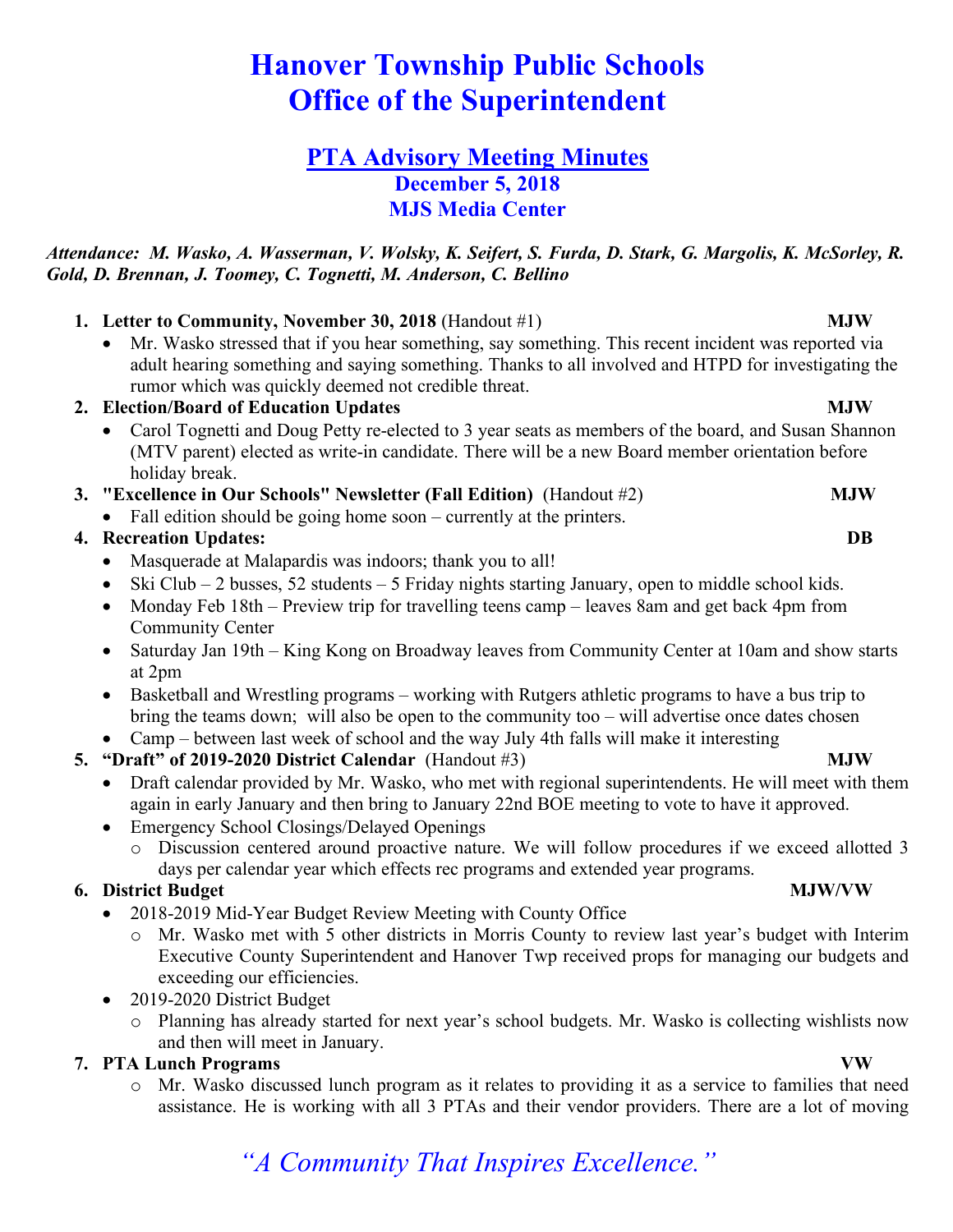parts, as well as nuances with vendors and delivery of services. He is hoping to have it up and running by new year.

### **8. Curriculum Updates AW**

- o Technology Department is looking to update report cards not content, but format and printing. Slight changes will be seen on them throughout the year. For example, it will show a running record and a better representation over time. We are also getting closer to paperless report cards to follow suit. Thank you to the Hanover Twp tech team, Ms. Bellino and Mr. Margolis.
- o Math Committee We are looking at curriculum for K-5 level. There will be a first meeting in January.
- o Grade 2 Chromebooks We are looking to add this for Grade 2 students (Cart to Chromebook initiative).

### **9. District Testing Update DS/MA**

- National Assessment of Educational Progress (NAEP) Testing Program
	- o Schools are chosen at random by state and then the students are chosen at random to participate. It is voluntary – parents can opt out if they choose. We don't receive individual results and this is the test to show how NJ is doing based on how the rest of the country is doing. MJS was selected for ELA and they have selected their 50 students. Students that participate are given a certificate (January 30th).

### **10. School & PTA Updates: ALL**

- Bee Meadow School
	- o Great day for Halloween bright, sunny!
	- o Bayer Corporation came out for Science Makes Sense and did their program which the kids love. We are looking to continue in future years.
	- o Holiday at my House This 4th grade tradition will continue. Students write an essay on holiday traditions and then parents bake foods representative of the tradition.
	- o PTA will fund Morris Museum programs again.
	- o Super Saturday will take place Feb. 2 and is open to the community.
	- o Polar Express PJ Day on December 21st
	- o The PTA has several events coming up including the Tricky Tray, Author Day, Weatherman Assembly, and Palermos Fundraiser.
- Mountview Road School
	- o Lenape presentation at MTV for 4th grade students was a good experience for students.
	- o Holiday concerts are in full swing for the district- we are special here in Hanover Twp
	- o Holiday Bazaar took place last week. Thank you to the PTA!
	- o PTA had to cancel bake sale on snow day.
- Special Education
	- o We are currently transitioning for school crisis management plans. Feedback has been good. We are shifting to an options-based mindset. Staff training has already begun. There was a total staff training on October 8th, as well as continued training at November and December faculty meetings. Transition also includes working on bringing non-certified staff into the change. Kids will start getting involved in virtual drills starting in January. The first official drill will be in February and we will put word out to parents ahead of time.
- Memorial Junior School
	- o PTA meeting was held on 11/30.
	- o Lots of fun, things are moving along During Week of Respect, MJS hosted penny wars that week and raised \$1880, and with staff donations, it totaled \$2275. Money will go to the Valerie Fund to help purchase another robot.
	- o Memorial Math Competition featured 50 students participating in 3 grade-level activities. MJS PTA sponsored prizes and free will donations for the Valerie Fund were accepted too.
	- o Mr. Uhey will take Viking Vocals into NYC to perform at Hulu Theatre before Grinch musical on December 14th.

*"A Community That Inspires Excellence."*